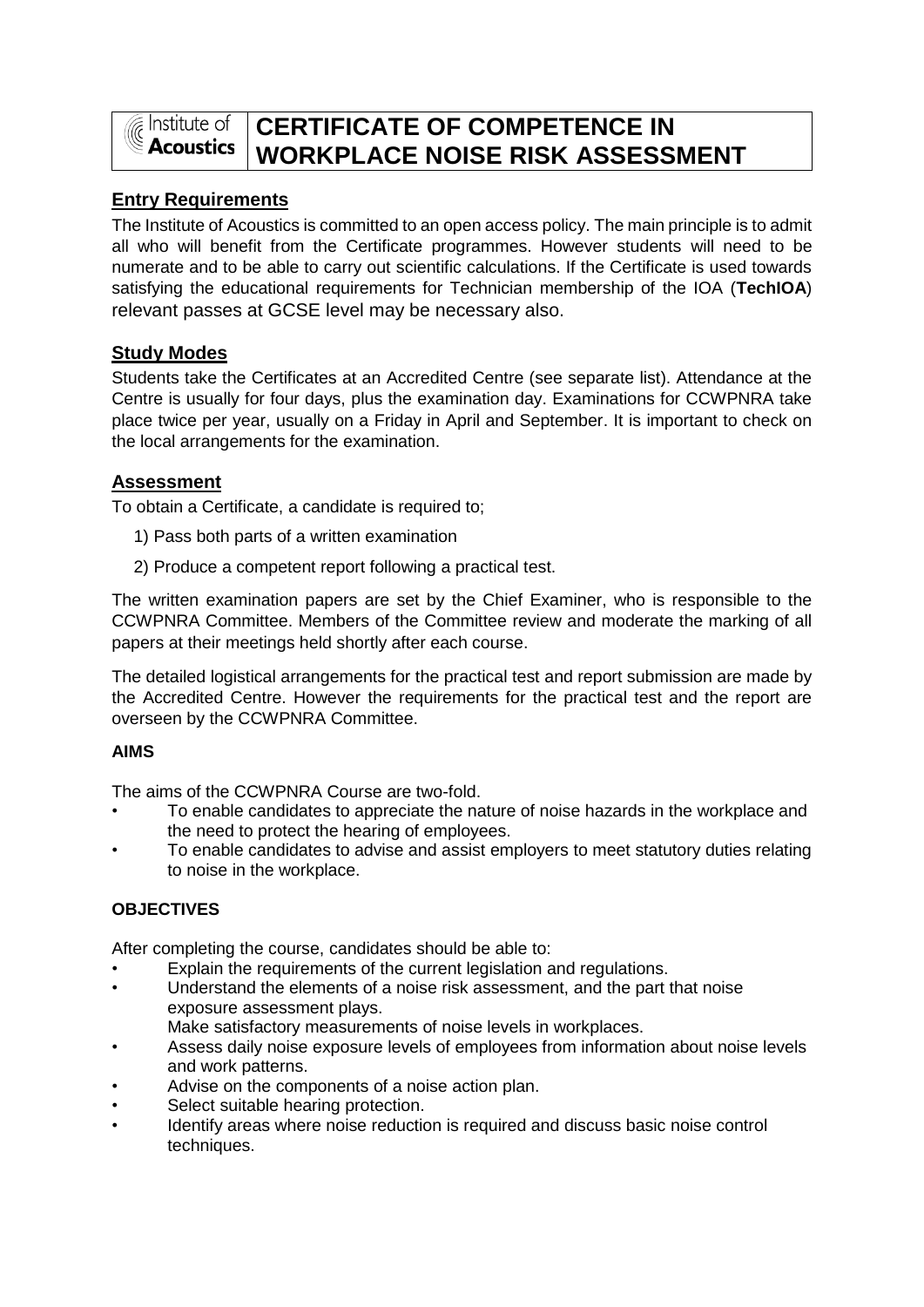Assess the effectiveness of noise control measures.

## **SYLLABUS (with approximate timings)**

## **1. BASIC CONCEPTS (**½ **day)**

Sound pressure and sound power. Pure tones, frequency, the audio range, broadband noise, analysis of broadband noise into octave bands. Sound pressure level, sound power level and the decibel scale. The range of decibel levels and the significance of level changes (3dB, 10dB, 20dB, etc) in terms of energy content and subjective impression. The procedures for combining and manipulating decibel values. Background levels, noise control strategies including the case of multiple sources. The variation of hearing sensitivity with frequency and the A-weighted scale. Steady and time-varying levels.  $L_{eq}$ ,  $L_{E}$  (SEL), and the equal energy principle.

Calculations: combining and manipulating numerical levels, calculation of L<sub>eq</sub> and L<sub>EPd</sub> given levels and durations, application of frequency-weightings to, and summation of, octave band levels.

Generation of sound by the vibration of solid surfaces or by direct disturbances of a fluid medium (e.g. air, water). Sound propagation - the effects of distance, reflection, absorption,

| <b>Course Contents</b>                                                                                                                                                         |                              |           |  |  |  |
|--------------------------------------------------------------------------------------------------------------------------------------------------------------------------------|------------------------------|-----------|--|--|--|
| Typical Course Structure (may vary according to<br>Centre and Tutor)                                                                                                           | Lectures / Tutorials         | 24 hrs    |  |  |  |
|                                                                                                                                                                                | <b>Practical sessions</b>    | 4 hrs     |  |  |  |
|                                                                                                                                                                                | <b>Practical Examination</b> | 3 hrs     |  |  |  |
|                                                                                                                                                                                | <b>Witten Examination</b>    | $2.5$ hrs |  |  |  |
|                                                                                                                                                                                | Total                        | 33.5 hrs  |  |  |  |
| Independent Work - Some independent study may be required ahead of and during the course<br>depending upon the candidates existing knowledge and understanding of the subject. |                              |           |  |  |  |

diffraction and scattering. Direct and reverberant sound and standing waves.

#### **2. MEASUREMENT AND INSTRUMENTATION (**½ **day)**

Types of sound level meter; integrating and non-integrating types  $(L_{eq} \text{ and } L_{E})$ . Frequency weightings (A, C and linear (Z)), frequency analysis (octave bands). Types of microphone (free field, pressure response, etc), directionality. Tolerance limits - classes 1 and 2 (with reference to types in older instruments). Fast and Slow time weightings. Measurement of peak sound pressures. Measurement of *L*Aeq for time-varying levels and of *L*AE for transient events.

The use of a sound level meter. Calibration, factors affecting choice of microphone position, use of windshields, background levels. Sources of error. The need for periodic verification of instrumentation by an accredited laboratory.

The use of dosemeters. Single figure and data logging instruments, calibration, fitting, instructions to wearers; potential factors leading to incorrect readings.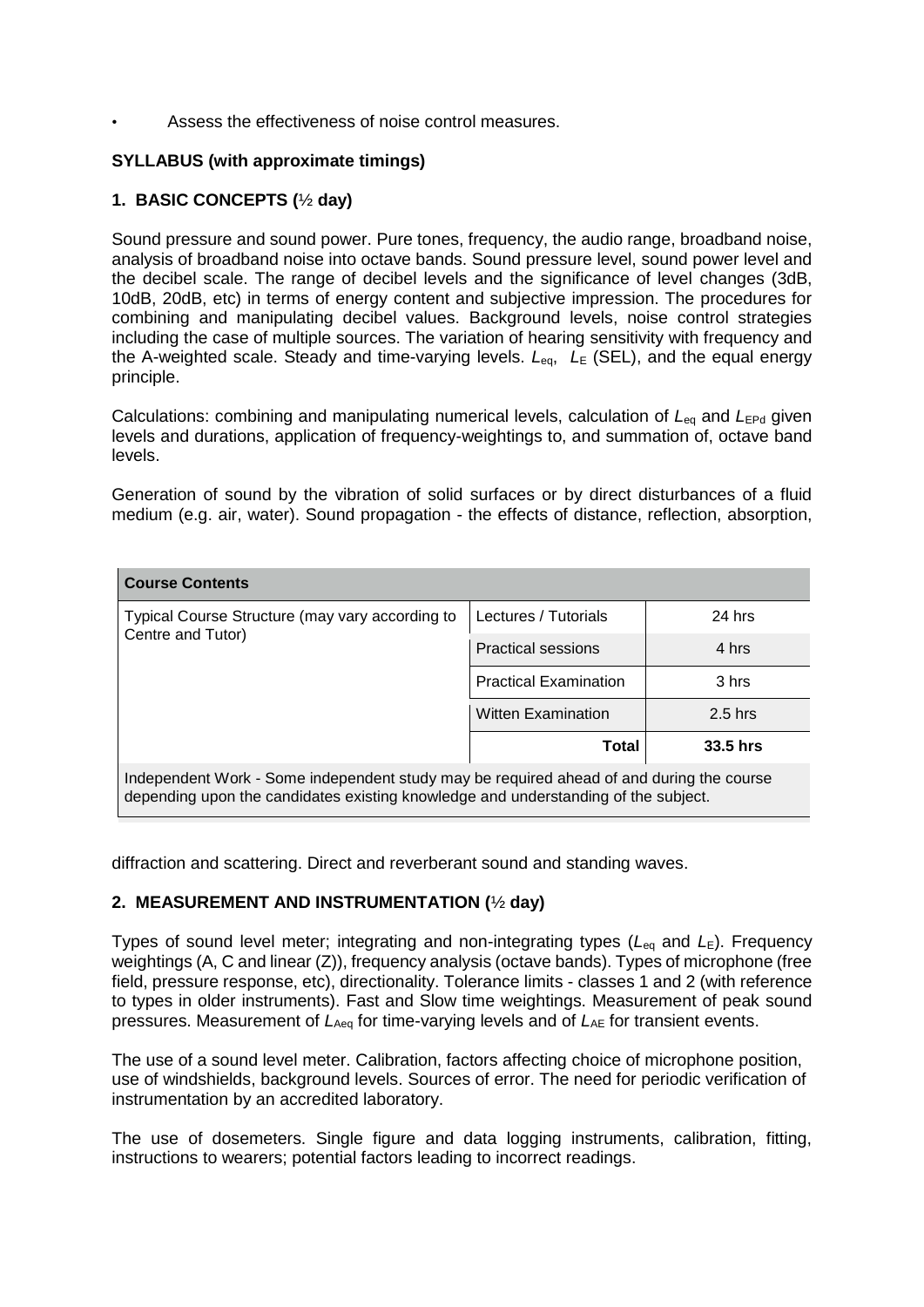# **3. LEGAL ASPECTS (¼ day)**

The Health and Safety at Work etc Act 1974, especially sections 2, 3, 6 and 7. The powers of inspectors, improvement notices and prohibition notices.

The content and purpose of the Control of Noise at Work Regulations 2005 and associated guidance issued by HSE. Particular emphasis should be placed on the legal requirements relating to:

- i) General duty to eliminate or minimise risk of hearing damage
- ii) Action levels and limit values
- iii) Risk assessment
- iv) Noise exposure reduction to as low a level as is reasonably practicable
- v) Hearing protection and hearing protection zones
- vi) Health surveillance
- vii) Worker information, instruction and training
- viii) Maintenance and use of equipment (employer and employee duties)

Introduction to sources of information available from HSE publications, including L108 "Controlling noise at work", October 2005 (ISBN 0-7176-6164-4) - candidates will be expected to have a copy of this guidance document.

Management of Health and Safety at Work Regulations 1999 (principles of prevention, competent advice on health and safety matters); Elementary introductions to: i) Supply of Machinery (Safety) Regulations 1992 (as applicable to noise-reduced design and declarations of noise emission); ii) Provision and Use of Work Equipment Regulations 1998.

#### **4. NOISE RISK ASSESSMENT AND EXPOSURE ASSESSMENT (1**½ **days)**

Basics of noise risk assessment: identifying noise hazards; identifying potential for harm; evaluating risks; developing an action plan; recording and reviewing. Skills and knowledge necessary to undertake the various aspects of a risk assessment.

The role of noise exposure assessment in risk assessment. Sources of data for exposure assessment; the importance of reliable and representative data. The use of ready-reckoners and simple checks.

Measurement of noise exposure in the workplace. Selection of appropriate measurement strategies for different types of work pattern and workplace, including the need to ensure that all significant noise exposures are identified. Selection and use of appropriate measurement instrumentation Measurement positions. Measurement durations and sampling strategies

Collection of other relevant information - employee work patterns (durations and locations), use of portable hand tools, other parameters which characterise the work (e.g. machine speed or load, rate of work)), acoustic conditions in the workplace (e.g. presence of sound absorbing or reflecting surfaces, standing waves)

Calculation of daily personal noise exposure levels, including the interpretation of dosemeter results.

Factors affecting the uncertainty in the assessment of exposure, for example:

- 1) the difficulties of determining durations of exposure,
- 2) the limitations of the instrumentation,
- 3) problems in making representative measurements,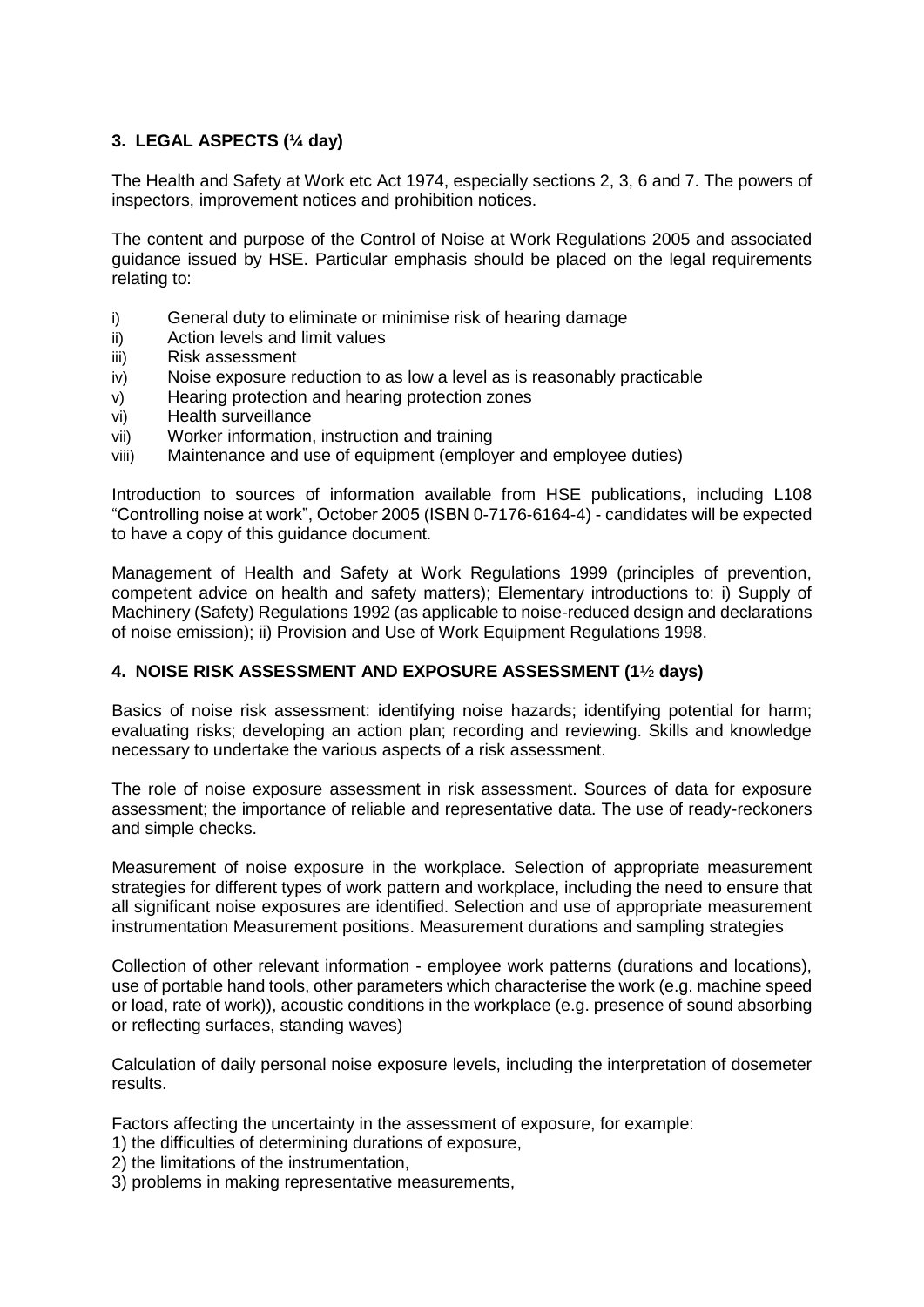4) effects of reflection and scattering of sound (including from the machine operator) and of standing waves.

Use of the results of noise exposure assessment a) to inform the risk assessment, including the concept of "likely to be exposed" and precautionary principles, and b) in developing the action plan to comply with legal duties, to tackle immediate risks and prioritise further measures.

#### **5. HEARING, HEARING LOSS MEASUREMENT, AND PROTECTION (**½ **day)**

Hearing, simple explanation of how the ear works - the functions of the outer, middle and inner ear. Hearing loss, descriptions of various types of hearing loss due to disease and ageing. The nature of noise induced hearing loss. Temporary and permanent threshold shifts and acoustic trauma. Tinnitus and its possible association with noise-induced hearing loss. Variations of individual susceptibility and the statistical nature of noise-induced loss – the use of ISO1999 in predicting the degree of noise-induced hearing loss from a given exposure over an extended time.

An appreciation of the nature of the social effects of hearing loss - attempts at adaptation, communication difficulties, isolation etc, Audiometry and audiograms, principles and limitations of audiometry.

Hearing protection, a description of the various types of protectors available. Performance, attenuation produced by hearing protectors in octave bands. Individual variability in attenuation, mean attenuation and standard deviation, assumed protection.

BS EN458:2004 Hearing protectors - recommendations for selection, use, care and maintenance. Evaluation of noise reduction performance using three methods as set out in BS EN24869; i.e. octave band, HML, and SNR methods. Reduction in performance when protectors are worn for less than 100% of the exposure period. Overprotection, problems arising from it and selecting to avoid overprotection.

#### *The selection of hearing protectors - the need to choose protectors which are suited to the job, taking into account factors such as weight, cost, comfort, adjustability, compatibility with other PPE etc. as well as performance, European and British Standards, EN352 series, CE marking and quality assurance.*

The use of hearing protectors and the need to explain to employees when, where and why they should use hearing protectors, and for instruction about how to fit them properly. Hygiene and cleanliness considerations. The need for regular inspection and maintenance of protectors. Factors affecting "real-world" attenuation of hearing protectors. HSE guidance on accounting for "real-world" attenuation.

The need for continuing programmes to encourage the use of protectors by employees (e.g. signs and warning notices, personal example by management, continuing information and training, monitoring of usage).

#### **6. NOISE REDUCTION TECHNIQUES (¾ day)**

Rather than an in-depth treatment, course delegates are given an insight into the range of noise reduction techniques available and made aware of their limitations.

Noise reduction by good housekeeping, by planning, maintenance and general good management. The need for noise reduction measures to be included at the design stage of